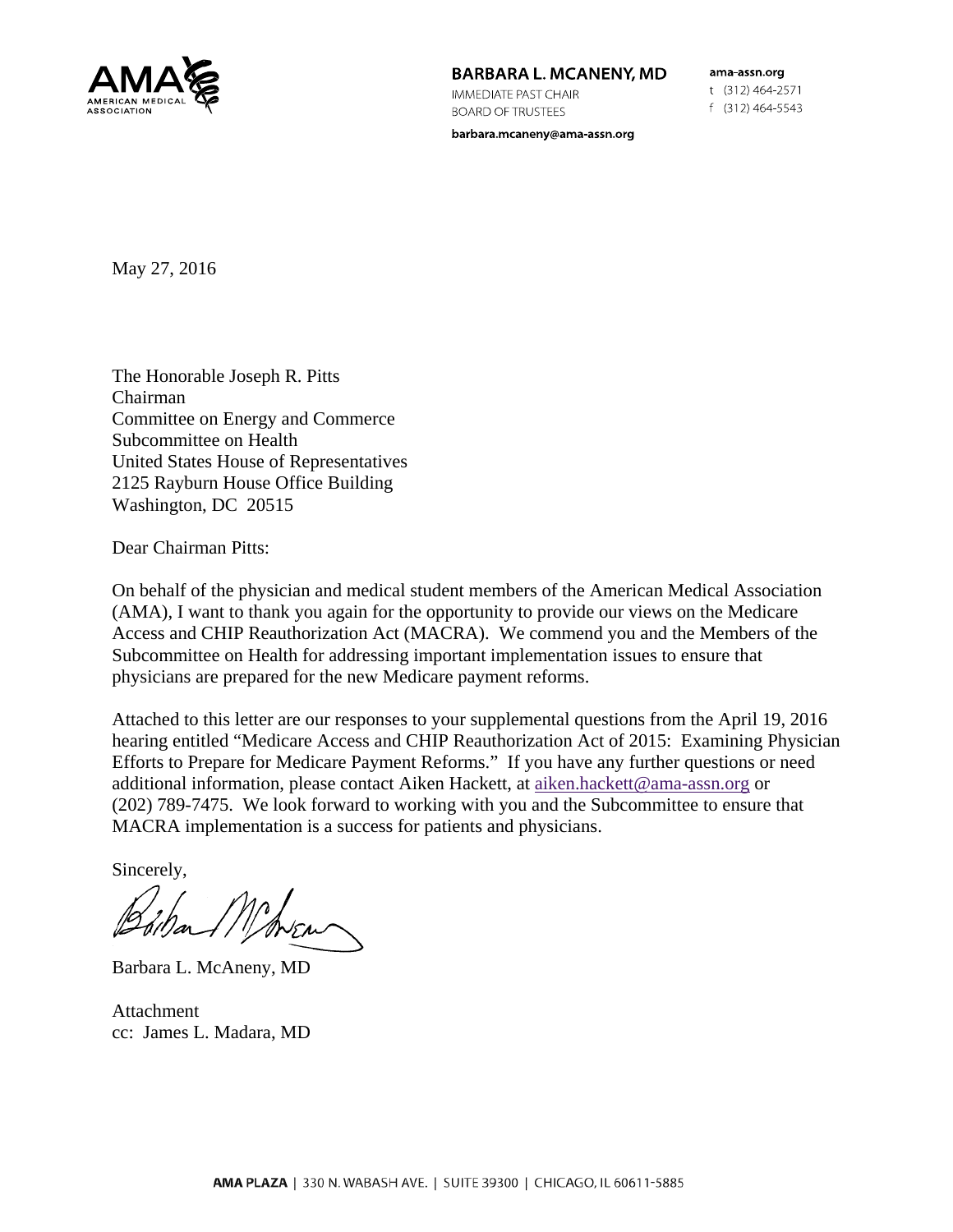# **Responses of the AMA to Supplemental Questions from the House Committee on Energy and Commerce, Subcommittee on Health**

## **The Honorable Joseph R. Pitts**

## **1. Do you believe the threat of the SGR slowed efforts of physician organizations to develop alternative care models? Can you explain?**

As a practicing physician, I felt the burden of the broken SGR payment system for many years. With half of my patients covered by Medicare, the threat of significant payment cuts was very real and jeopardized the viability of our practice every year. I could not justify hiring people to develop alternative care models or improve patient care when I would have to lay them off if the Medicare payment reductions went through. This constant threat of cuts discouraged many physicians from dedicating resources towards innovation or devoting time to developing new care models.

## **2. Which communication methods have been most effective for making physicians aware of, and prepared for, the changes?**

Effective communication methods vary since physician practices differ in their resources and level of understanding of new requirements. Accordingly, physicians need both basic information and more detailed tools to prepare for significant changes. The AMA has tried to provide both of these types of materials to assist in understanding MACRA. We have created plain language interpretations of the law and have also formed taskforces of medical state and specialty societies to drill down and discuss specific details of MACRA.

Physicians also need the requirements to be placed into context of their practices. To do this, the AMA has an extensive practice transformation platform, known as Steps Forward, which offers Continuing Medical Education (CME) training modules for physicians and their practice administrators on many issues related to MACRA, including implementation of electronic health records (EHRs) and improving team-based care. We also are developing a free payment model evaluator for physicians and practice managers to assess practice readiness, and provide implementation resources for the Merit Based Incentive Payment System (MIPS) and Alternative Payment Models (APMs). We hope that CMS will not create too high of a bar for APMs but will encourage and allow innovative models to count under MACRA.

Finally, physicians and their representatives need a direct line of communication with the agency and officials who are implementing the changes. Oftentimes, unique questions arise that require guidance from those who are implementing the law. To date, the Centers for Medicare & Medicaid Services (CMS) has worked with the AMA to listen to our concerns and work towards a successful implementation of MACRA. We, however, want to continue to push the agency for clear answers and enhanced access to data to succeed under the new law.

**3. MACRA provided great flexibility in its effort to streamline the three major physician quality reporting systems. It did this by sun setting and reconstituting them into a single reporting system, The Merit Based Incentive Program (MIPS). This provides CMS an opportunity to reevaluate these programs and make changes to them that furthers the legislation's goals of coordination and ease of reporting. Administrator Slavitt have made comments regarding Meaningful Use for example that appear to recognize this flexibility. What are your thoughts on this flexibility to eliminate duplicity reduce redundancy and increase effectiveness and simplicity in physician reporting?** 

The AMA strongly agrees that MIPS offers significant improvements over the current system due to the flexibility provided in the law. By creating a single performance reporting program, MACRA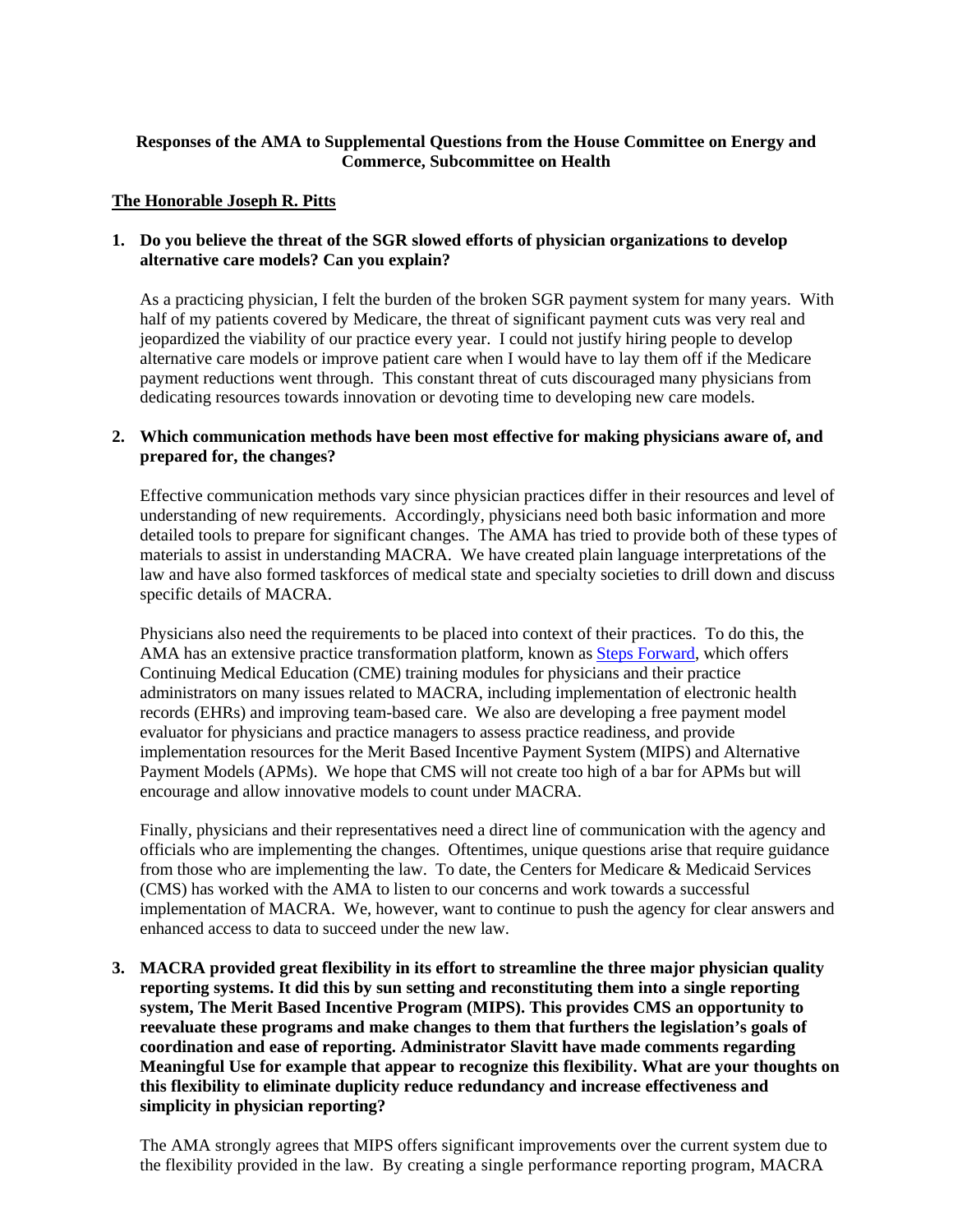creates an opportunity to reset and improve quality measurement as well as the other reporting requirements. Specifically, MIPS has the ability to streamline measures, reduce reporting burden, create flexibility to report on clinically relevant measures, encourage participation, and overall improve care. Given this opportunity to improve current reporting programs, the medical community would have serious objections to any proposal that merely moves the current incentive programs into MIPS. The goal of MIPS should be to create a new program with a limited set of requirements but with more options for meeting those requirements. Success should be counted in terms of how many physicians have an opportunity to participate in and be judged on initiatives that really matter.

**4. MACRA, and MIPS specifically, is dependent on timely (ideally as close to real-time as possible) communication related to performance and improvement. However, many feel that current timeframes for the release of feedback reports are too long. This delay means that physicians are already well into the next reporting cycle and have no opportunity to change their behavior. Yet, MACRA rewards physicians who make notable jumps in quality to encourage that behavior. What do you believe CMS should do to provide more rapid and accurate feedback to physicians so physicians can have the ability to act on the information?** 

The AMA strongly agrees that access to information and feedback is necessary to be successful in MACRA. Current feedback reports provided by CMS are out of date and lack key details to understanding the methodologies used to arrive at the benchmarks and other calculations made. This creates frustration and distrust, and must be avoided going forward.

To improve feedback reports, CMS should include the ability to see high-level, overall performance information, as well as drill down tables with individual patient information. Where appropriate, CMS should aim to display feedback and performance measurement information in graphic form with additional details displayed elsewhere to improve comprehension. CMS must also be forthcoming in regard to the methodologies used to comprise any benchmarks or attribute patients for a particular measure. This information must be clearly identified and easy to interpret. Where there is a dispute about the accuracy of the data, CMS should ensure an open line of communication with the practice or physician to reconcile any potential errors.

Lastly, CMS should consult stakeholder groups continuously to determine the best presentation and most meaningful format for sharing ongoing, actionable performance feedback information with physicians and practices. As technology is constantly changing, it will be critical for CMS to take an ongoing approach to improving the way performance information is disseminated to physicians and practices. Stakeholders must be included in this process so that feedback can be provided in a format that works best for physicians and is meaningful to their practice's ongoing improvement activities.

## **5. As you may know, telehealth is an issue of great interest to many of our members, including the bipartisan Energy & Commerce telehealth working group. Can the witnesses speak to their thoughts on the role telehealth can and should play in care delivery, particularly in the development of APMs?**

Telehealth and health information technology (health IT) will be essential tools for both MIPS and APMs. The integration of telehealth technologies into existing clinician health IT systems will be essential to reap the benefits of reducing access barriers to medical care. The integration of telehealth and health IT tools can maximize the benefit of healthcare resources and provide flexible opportunities for patients to engage with clinicians and better self-manage their care. They can also increase access to medical care not only for geographically remote and traditionally underserved populations but remove barriers that many patients face while also improving affordability. Efforts to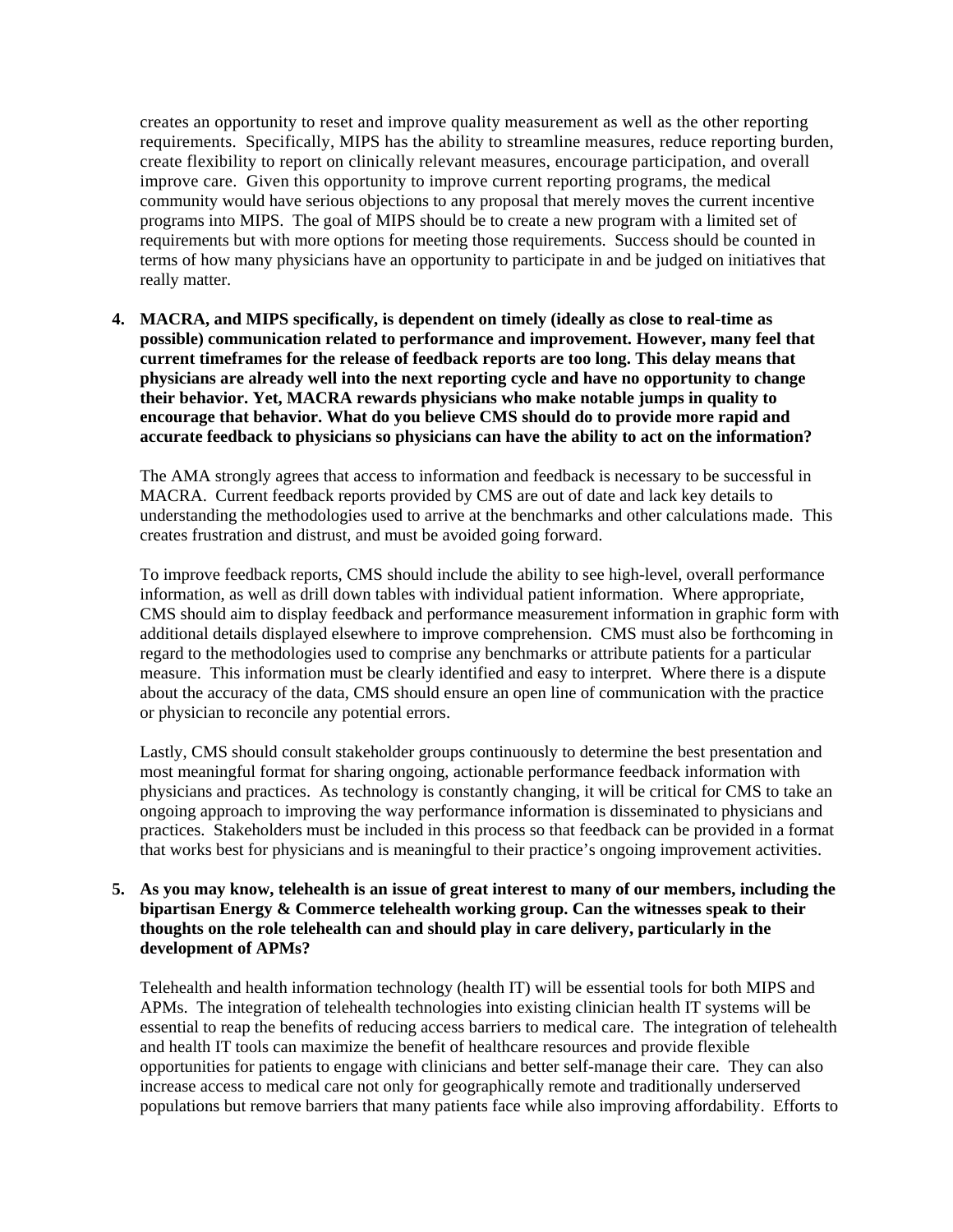improve care coordination will depend on these tools to be able to transmit and incorporate data and provide new lines of communication across care settings.

One of the biggest barriers to greater adoption of telehealth is the lack of Medicare payment. APMs are no longer restrained by the antiquated Medicare geographic, originating site, and technology restrictions on coverage. In addition, it is expected that new technologies that support or enable telehealth options will only continue to grow. APMs offer an opportunity to provide telehealth services with demonstrated clinical benefit to more Medicare beneficiaries, which will drive further innovation.

**6. Clinical data registries and certified EHRs are envisioned by MACRA as serving as critical reporting mechanisms for providers to interact with the Medicare program. Can you provide your thoughts on implementing these clinical data registries and how ideally both they and EHRs will be able to meet reporting requirements? Would this represent a decrease in administrative burden?** 

Both clinical data registries and EHRs can facilitate data reporting and improve feedback to physicians. Specialty societies have improved the relevance of quality reporting by developing measures that are more clinically appropriate for specific physicians. Registries also provide more actionable and timely information back to physicians on their performance and, in some instances, include data from multiple payers, which can offer a more comprehensive picture of the care provided. EHRs, when implemented appropriately, can also improve reporting by automating the process for collecting and sending data.

Allowing reporting through both options can help decrease administrative burden. Physicians, however, should be allowed to pick the most appropriate reporting option. For example, a physician may be able to identify clinically relevant electronically specified (e-specified) measures that can be reported through an EHR but also might identify a few other relevant measures that are not yet e-specified and can only be reported through a registry.

- **7. As you know, failure to appropriately apply risk adjustment can inappropriately penalize providers who care for high risk or complicated populations which is why MACRA allowed for a professional to see their MIPS score adjusted – what are your thoughts on the successful implementation of risk adjustment and its importance to MIPs?** 
	- **What have been your personal experiences with other risk adjustment methodologies?**

Certain measures today are irrelevant for many physicians—either because no patients get attributed to them or because they had little to no opportunity to influence the costs that are attributed to them. Shortcomings in the attribution and risk adjustment methodology exacerbate the problem and limit the appropriateness of these measures to evaluate care quality. Current methodologies also do not adequately protect against cases where one very bad patient outcome can inappropriately skew the data. For example, where, in one month, there are a small number of patients who just happen to be diagnosed with the same serious condition and this drastically changes the data for that period.

More appropriate risk adjustment will help improve the relevance and accuracy of the MIPS program. If properly selected and designed, measures tied to episodes of care could increase the reliability and applicability of resource use measures and make physician feedback reports more actionable. In addition, adjustments to the methodology should take into account the time needed to change patient behavior and should not include activities that are outside of the physician's control. This would also offer an opportunity to adapt risk adjustment and attribution methodologies to the individual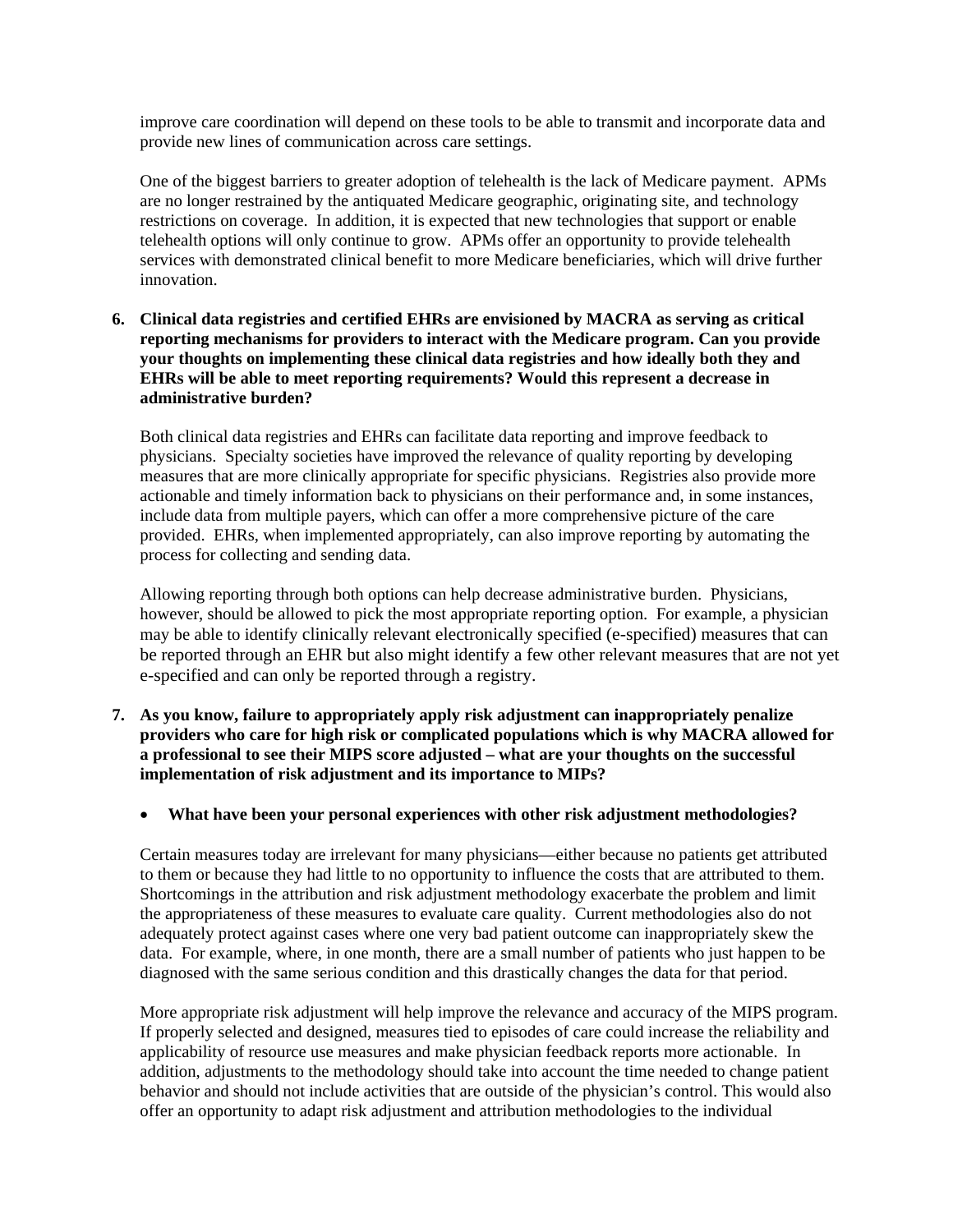condition or service being measured. Overall, this would create a MIPS program that is more accurate and relevant to improving care.

#### **The Honorable Gus Bilirakis**

- **1. One area that is addressed by MACRA, but that will require significant guidance by CMS, is physician participation in multiple alternative payment models or APMs. We wanted physicians to be able to experiment with different approaches to improving their practices while also recognizing that many APMs being developed by stakeholders are somewhat narrow in focus – centered on a specific disease or condition.** 
	- **Can each of you speak to why it is important to allow physicians to experiment with different quality based payments?**

The AMA views the establishment of the Physician-Focused Payment Model Technical Advisory Committee (PTAC) and the development of physician-focused APMs as critical components of MACRA. We see physician-focused models as an opportunity for major transformation in the delivery of care for patients with serious conditions. For example, a diabetes APM that reduces complications and hospitalizations, improves patient self-management, and slows disease progression, would be a major advance for Medicare patients. Likewise, new models for managing cancer patients' care can improve outcomes through more accurate diagnosis and staging and better treatment planning. Allowing physicians to experiment with these different models will encourage innovation in treatments while address some of the most challenging diseases and problems in health care. We are urging CMS to allow these physician models to qualify as APMs under MACRA. Two-sided financial risk should not be required in all models since this may limit the ability for physicians to experiment with different quality based payments.

 **Can you speak to past experiences you may have had in managing different payment arrangements? How would you suggest CMS lay a positive foundation for physicians to be laboratories of care delivery?** 

My own experience with APMs has shown that when physicians have the opportunity to innovate, these models can be successful. In 2012, I received a Center for Medicare and Medicaid Innovation (CMMI) grant to replicate across the country, how my practice was providing cancer patients with better care at a lower cost. By implementing a medical home, we were able to cut hospitalizations in half and create a model for chronic care management that could be replicated by other practices.

To lay a positive foundation, CMS should provide physicians with access to data, in an easily understandable format, to help them develop appropriate and successful models. Physicians do not know what other services their patients receive from hospitals, labs, and other physicians and providers—making it impossible to complete APM proposals without this information. In addition, CMS should establish a clear pathway for physician-focused payment models, particularly those that are proposed to the PTAC to be implemented by CMS as qualified APMs.

**2. When we talk about payment models, there is a lot of focus on physicians, other providers, and delivery systems reforms improving quality and lowering cost. However, there is another component to the equation and that is patients. Patients will need to be involved and play an important role in helping to ensure these efforts are successful. What are your thoughts on the**